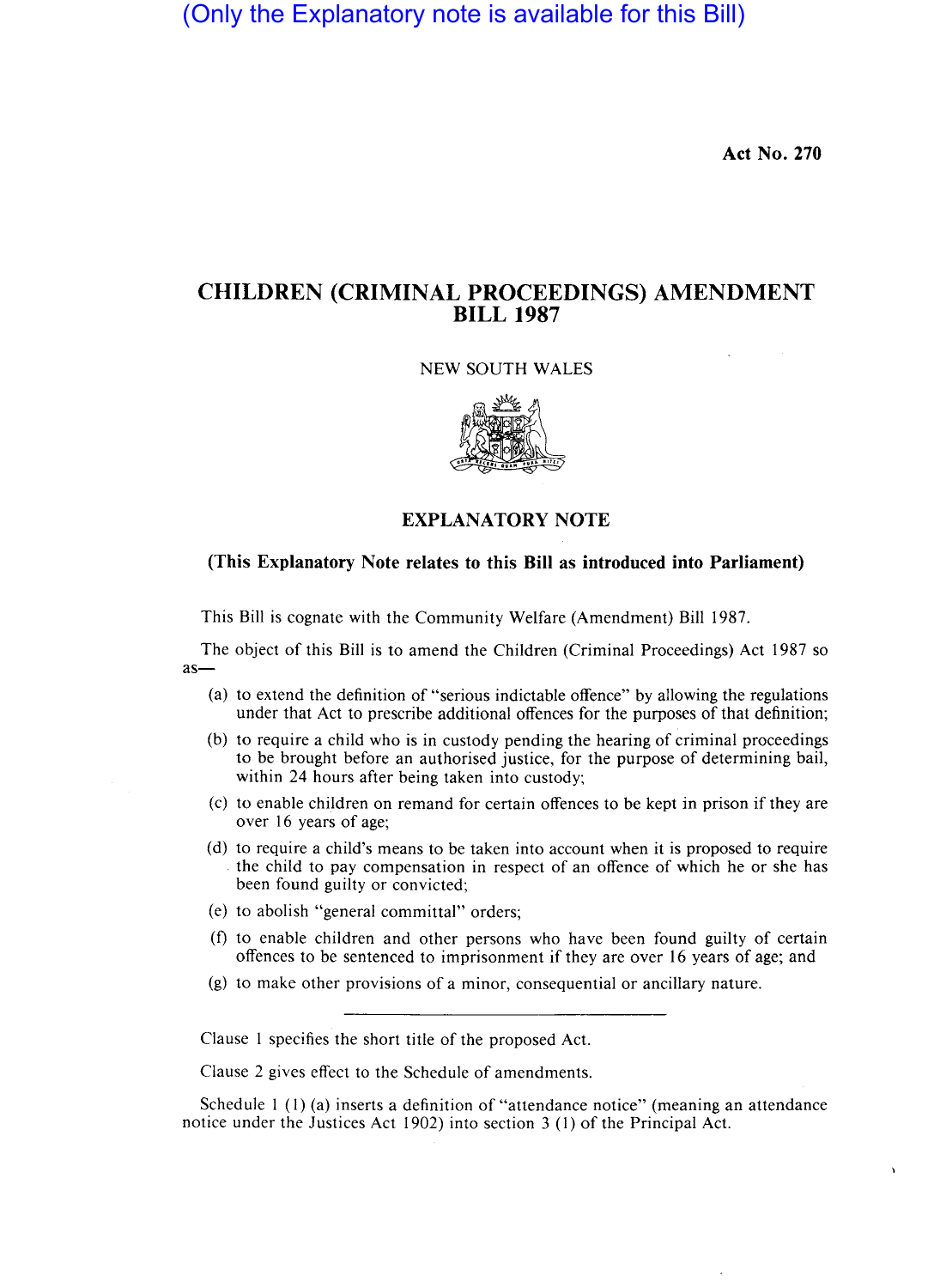### *Children (Criminal Proceedings) Amendment 1987*

Schedule 1 (1) (b) amends the definition of "serious indictable offence" in section 3 (1) of the Principal Act so as to enable that definition to be extended by regulations under that Act.

Schedule 1 (I) (c) omits section 3 (2) of the Principal Act as a consequence of the proposal that "attendance notices" be used in preference to the "citation" system contemplated by the Principal Act.

Schedule I (2) substitutes section 8 of the Principal Act. The proposed section is intended to encourage the use of attendance notices and summonses in preference to warrants.

Schedule 1 (3) (a) amends section 9 of the Principal Act as a consequence of the amendment effected by Schedule 1 (1) (a).

Schedule 1 (3) (b) amends section 9 of the Principal Act so as to remove the requirement that a child should be brought before the Children's Court no later than the next working day.

Schedule 1 (3) (c) amends section 9 of the Principal Act so as to require a child to be brought before an authorised justice, no later than the next working day, for the purpose of determining bail.

Schedule 1 (4) inserts a new section 9A into the Principal Act. The proposed section enables a child over the age of 16 years who is charged with a serious offence to be remanded in custody in prison rather than in a detention centre. An application for a child to be so remanded may be made only by the Minister administering the Children (Detention Centres) Act 1987 and must be consented to by the Minister administering the Prisons Act 1952.

Schedule 1 (5) amends section 13 of the Principal Act so as to remove any doubt as to the admissibility in evidence of certain particulars (such as information required to be given under the Motor Traffic Act 1909) that a person is required by law to furnish.

Schedule 1 (6) repeals section 22 of the Principal Act so as to remove an inconsistency that might otherwise exist between that section and section 25 of the Bail Act 1978.

Schedule I (7) amends section 24 of the Principal Act so as to require a court to take a child's means into account when ordering the child to pay compensation in respect of an offence of which the child has been found guilty.

Schedule 1 (8) substitutes section 30 of the Principal Act. The proposed section 30 enables an authorised justice to exercise the powers of the Children's Court with respect to the adjournment of proceedings and the granting of bail.

Schedule 1 (9) (a) substitutes section 33 (1) (g) of the Principal Act so as to omit the reference in that paragraph to "general" committal orders.

Schedule I (9) (b) amends section 33 (4) of the Principal Act as a consequence of the insertion into that Act, by Schedule 1 (10), of proposed section 33A.

Schedule I (9) (c) amends section 33 of the Principal Act so as to remove any doubt as to the power of the Children's Court to make certain ancillary orders (such as licence disqualification, forfeiture of unlawful property and restitution of stolen property) after it has found a child guilty of an offence.

Schedule 1 (10) inserts new sections 33A and 33B into the Principal Act.